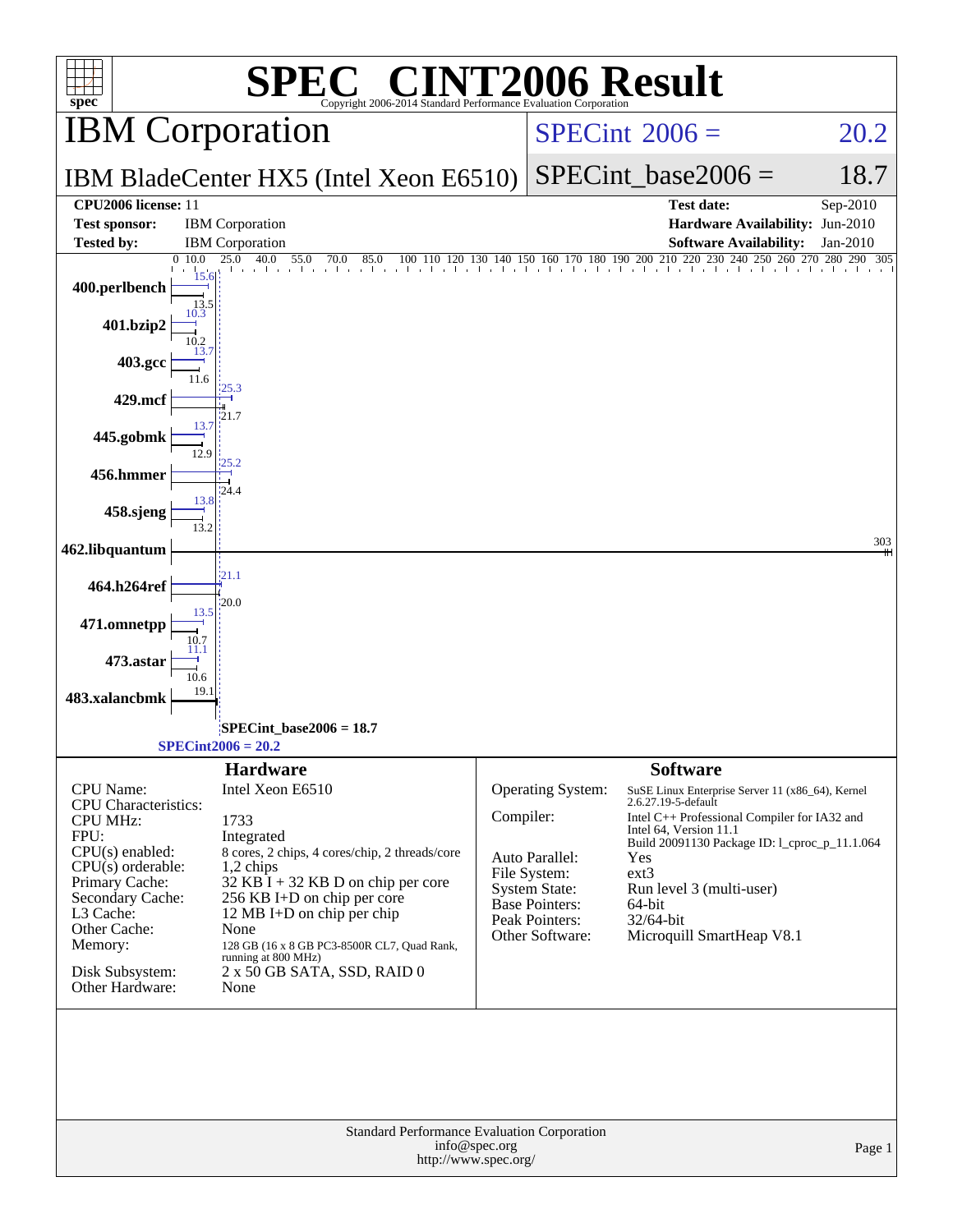

## IBM Corporation

#### $SPECint2006 = 20.2$  $SPECint2006 = 20.2$

IBM BladeCenter HX5 (Intel Xeon E6510)  $SPECTnt\_base2006 = 18.7$ 

**[CPU2006 license:](http://www.spec.org/auto/cpu2006/Docs/result-fields.html#CPU2006license)** 11 **[Test date:](http://www.spec.org/auto/cpu2006/Docs/result-fields.html#Testdate)** Sep-2010 **[Test sponsor:](http://www.spec.org/auto/cpu2006/Docs/result-fields.html#Testsponsor)** IBM Corporation **[Hardware Availability:](http://www.spec.org/auto/cpu2006/Docs/result-fields.html#HardwareAvailability)** Jun-2010 **[Tested by:](http://www.spec.org/auto/cpu2006/Docs/result-fields.html#Testedby)** IBM Corporation **[Software Availability:](http://www.spec.org/auto/cpu2006/Docs/result-fields.html#SoftwareAvailability)** Jan-2010

#### **[Results Table](http://www.spec.org/auto/cpu2006/Docs/result-fields.html#ResultsTable)**

|                       | <b>Base</b>                                                                                              |       |                |       |                |       | <b>Peak</b>    |              |                |              |                |              |  |
|-----------------------|----------------------------------------------------------------------------------------------------------|-------|----------------|-------|----------------|-------|----------------|--------------|----------------|--------------|----------------|--------------|--|
| <b>Benchmark</b>      | <b>Seconds</b>                                                                                           | Ratio | <b>Seconds</b> | Ratio | <b>Seconds</b> | Ratio | <b>Seconds</b> | <b>Ratio</b> | <b>Seconds</b> | <b>Ratio</b> | <b>Seconds</b> | <b>Ratio</b> |  |
| $ 400$ .perlbench     | 726                                                                                                      | 13.5  | 727            | 13.4  | 726            | 13.5  | 630            | 15.5         | 626            | 15.6         | 628            | 15.6         |  |
| 401.bzip2             | 947                                                                                                      | 10.2  | 971            | 9.93  | 940            | 10.3  | 939            | 10.3         | 947            | 10.2         | 934            | 10.3         |  |
| $403.\text{gcc}$      | 690                                                                                                      | 11.7  | 699            | 11.5  | 696            | 11.6  | 589            | 13.7         | 589            | 13.7         | 593            | 13.6         |  |
| $429$ mcf             | 409                                                                                                      | 22.3  | 421            | 21.7  | 420            | 21.7  | 360            | 25.3         | 360            | 25.4         | 360            | 25.3         |  |
| $445$ .gobmk          | 816                                                                                                      | 12.9  | 818            | 12.8  | 815            | 12.9  | 770            | 13.6         | 768            | 13.7         | 767            | 13.7         |  |
| $ 456$ .hmmer         | 382                                                                                                      | 24.4  | 385            | 24.2  | 381            | 24.5  | 370            | 25.2         | 370            | 25.2         | 370            | 25.2         |  |
| $ 458 \text{.}$ sjeng | 919                                                                                                      | 13.2  | 922            | 13.1  | 918            | 13.2  | 880            | 13.8         | 880            | 13.7         | 876            | 13.8         |  |
| 462.libquantum        | 68.7                                                                                                     | 302   | 68.5           | 303   | 68.1           | 304   | 68.7           | 302          | 68.5           | <b>303</b>   | 68.1           | 304          |  |
| 464.h264ref           | 1112                                                                                                     | 19.9  | 1107           | 20.0  | 1107           | 20.0  | 1046           | 21.2         | 1047           | 21.1         | 1052           | 21.0         |  |
| $ 471$ .omnetpp       | 581                                                                                                      | 10.8  | 582            | 10.7  | 591            | 10.6  | 464            | 13.5         | 465            | 13.5         | 465            | 13.4         |  |
| $ 473$ . astar        | 658                                                                                                      | 10.7  | 666            | 10.5  | 664            | 10.6  | 632            | 11.1         | 635            | 11.1         | 637            | 11.0         |  |
| 483.xalancbmk         | 362                                                                                                      | 19.1  | 362            | 19.1  | 360            | 19.1  | 362            | 19.1         | 362            | <b>19.1</b>  | 360            | 19.1         |  |
|                       | Results appear in the order in which they were run. Bold underlined text indicates a median measurement. |       |                |       |                |       |                |              |                |              |                |              |  |

#### **[Operating System Notes](http://www.spec.org/auto/cpu2006/Docs/result-fields.html#OperatingSystemNotes)**

echo 1 > /proc/sys/vm/zone reclaim mode

#### **[General Notes](http://www.spec.org/auto/cpu2006/Docs/result-fields.html#GeneralNotes)**

 'ulimit -s unlimited' was used to set the stack size to unlimited prior to run Binaries were compiled on SLES 10 with Binutils 2.18.50.0.7.20080502 OMP NUM THREADS set to number of cores KMP\_AFFINITY set to granularity=fine,scatter

#### **[Base Compiler Invocation](http://www.spec.org/auto/cpu2006/Docs/result-fields.html#BaseCompilerInvocation)**

[C benchmarks](http://www.spec.org/auto/cpu2006/Docs/result-fields.html#Cbenchmarks):  $inc - m64$ 

[C++ benchmarks:](http://www.spec.org/auto/cpu2006/Docs/result-fields.html#CXXbenchmarks) [icpc -m64](http://www.spec.org/cpu2006/results/res2010q3/cpu2006-20100914-13298.flags.html#user_CXXbase_intel_icpc_64bit_fc66a5337ce925472a5c54ad6a0de310)

## **[Base Portability Flags](http://www.spec.org/auto/cpu2006/Docs/result-fields.html#BasePortabilityFlags)**

 400.perlbench: [-DSPEC\\_CPU\\_LP64](http://www.spec.org/cpu2006/results/res2010q3/cpu2006-20100914-13298.flags.html#b400.perlbench_basePORTABILITY_DSPEC_CPU_LP64) [-DSPEC\\_CPU\\_LINUX\\_X64](http://www.spec.org/cpu2006/results/res2010q3/cpu2006-20100914-13298.flags.html#b400.perlbench_baseCPORTABILITY_DSPEC_CPU_LINUX_X64) 401.bzip2: [-DSPEC\\_CPU\\_LP64](http://www.spec.org/cpu2006/results/res2010q3/cpu2006-20100914-13298.flags.html#suite_basePORTABILITY401_bzip2_DSPEC_CPU_LP64) 403.gcc: [-DSPEC\\_CPU\\_LP64](http://www.spec.org/cpu2006/results/res2010q3/cpu2006-20100914-13298.flags.html#suite_basePORTABILITY403_gcc_DSPEC_CPU_LP64)

Continued on next page

Standard Performance Evaluation Corporation [info@spec.org](mailto:info@spec.org) <http://www.spec.org/>

Page 2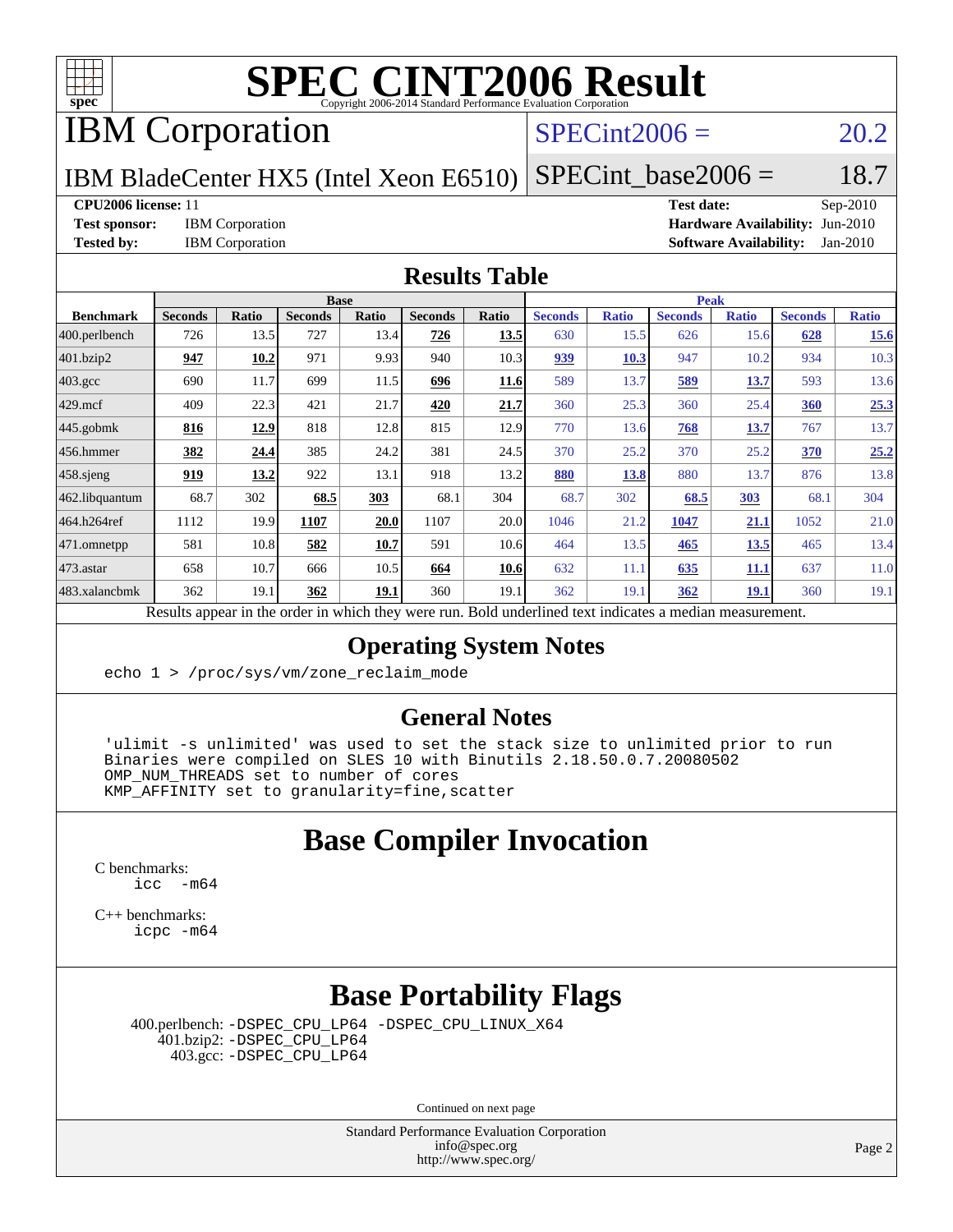

IBM Corporation

 $SPECint2006 = 20.2$  $SPECint2006 = 20.2$ 

IBM BladeCenter HX5 (Intel Xeon E6510) SPECint base2006 =  $18.7$ 

**[Test sponsor:](http://www.spec.org/auto/cpu2006/Docs/result-fields.html#Testsponsor)** IBM Corporation **[Hardware Availability:](http://www.spec.org/auto/cpu2006/Docs/result-fields.html#HardwareAvailability)** Jun-2010

**[CPU2006 license:](http://www.spec.org/auto/cpu2006/Docs/result-fields.html#CPU2006license)** 11 **[Test date:](http://www.spec.org/auto/cpu2006/Docs/result-fields.html#Testdate)** Sep-2010 **[Tested by:](http://www.spec.org/auto/cpu2006/Docs/result-fields.html#Testedby)** IBM Corporation **[Software Availability:](http://www.spec.org/auto/cpu2006/Docs/result-fields.html#SoftwareAvailability)** Jan-2010

## **[Base Portability Flags \(Continued\)](http://www.spec.org/auto/cpu2006/Docs/result-fields.html#BasePortabilityFlags)**

 429.mcf: [-DSPEC\\_CPU\\_LP64](http://www.spec.org/cpu2006/results/res2010q3/cpu2006-20100914-13298.flags.html#suite_basePORTABILITY429_mcf_DSPEC_CPU_LP64) 445.gobmk: [-DSPEC\\_CPU\\_LP64](http://www.spec.org/cpu2006/results/res2010q3/cpu2006-20100914-13298.flags.html#suite_basePORTABILITY445_gobmk_DSPEC_CPU_LP64) 456.hmmer: [-DSPEC\\_CPU\\_LP64](http://www.spec.org/cpu2006/results/res2010q3/cpu2006-20100914-13298.flags.html#suite_basePORTABILITY456_hmmer_DSPEC_CPU_LP64) 458.sjeng: [-DSPEC\\_CPU\\_LP64](http://www.spec.org/cpu2006/results/res2010q3/cpu2006-20100914-13298.flags.html#suite_basePORTABILITY458_sjeng_DSPEC_CPU_LP64) 462.libquantum: [-DSPEC\\_CPU\\_LP64](http://www.spec.org/cpu2006/results/res2010q3/cpu2006-20100914-13298.flags.html#suite_basePORTABILITY462_libquantum_DSPEC_CPU_LP64) [-DSPEC\\_CPU\\_LINUX](http://www.spec.org/cpu2006/results/res2010q3/cpu2006-20100914-13298.flags.html#b462.libquantum_baseCPORTABILITY_DSPEC_CPU_LINUX) 464.h264ref: [-DSPEC\\_CPU\\_LP64](http://www.spec.org/cpu2006/results/res2010q3/cpu2006-20100914-13298.flags.html#suite_basePORTABILITY464_h264ref_DSPEC_CPU_LP64) 471.omnetpp: [-DSPEC\\_CPU\\_LP64](http://www.spec.org/cpu2006/results/res2010q3/cpu2006-20100914-13298.flags.html#suite_basePORTABILITY471_omnetpp_DSPEC_CPU_LP64) 473.astar: [-DSPEC\\_CPU\\_LP64](http://www.spec.org/cpu2006/results/res2010q3/cpu2006-20100914-13298.flags.html#suite_basePORTABILITY473_astar_DSPEC_CPU_LP64) 483.xalancbmk: [-DSPEC\\_CPU\\_LP64](http://www.spec.org/cpu2006/results/res2010q3/cpu2006-20100914-13298.flags.html#suite_basePORTABILITY483_xalancbmk_DSPEC_CPU_LP64) [-DSPEC\\_CPU\\_LINUX](http://www.spec.org/cpu2006/results/res2010q3/cpu2006-20100914-13298.flags.html#b483.xalancbmk_baseCXXPORTABILITY_DSPEC_CPU_LINUX)

### **[Base Optimization Flags](http://www.spec.org/auto/cpu2006/Docs/result-fields.html#BaseOptimizationFlags)**

[C benchmarks](http://www.spec.org/auto/cpu2006/Docs/result-fields.html#Cbenchmarks):

[-xSSE4.2](http://www.spec.org/cpu2006/results/res2010q3/cpu2006-20100914-13298.flags.html#user_CCbase_f-xSSE42_f91528193cf0b216347adb8b939d4107) [-ipo](http://www.spec.org/cpu2006/results/res2010q3/cpu2006-20100914-13298.flags.html#user_CCbase_f-ipo) [-O3](http://www.spec.org/cpu2006/results/res2010q3/cpu2006-20100914-13298.flags.html#user_CCbase_f-O3) [-no-prec-div](http://www.spec.org/cpu2006/results/res2010q3/cpu2006-20100914-13298.flags.html#user_CCbase_f-no-prec-div) [-static](http://www.spec.org/cpu2006/results/res2010q3/cpu2006-20100914-13298.flags.html#user_CCbase_f-static) [-parallel](http://www.spec.org/cpu2006/results/res2010q3/cpu2006-20100914-13298.flags.html#user_CCbase_f-parallel) [-opt-prefetch](http://www.spec.org/cpu2006/results/res2010q3/cpu2006-20100914-13298.flags.html#user_CCbase_f-opt-prefetch)

[C++ benchmarks:](http://www.spec.org/auto/cpu2006/Docs/result-fields.html#CXXbenchmarks)

[-xSSE4.2](http://www.spec.org/cpu2006/results/res2010q3/cpu2006-20100914-13298.flags.html#user_CXXbase_f-xSSE42_f91528193cf0b216347adb8b939d4107) [-ipo](http://www.spec.org/cpu2006/results/res2010q3/cpu2006-20100914-13298.flags.html#user_CXXbase_f-ipo) [-O3](http://www.spec.org/cpu2006/results/res2010q3/cpu2006-20100914-13298.flags.html#user_CXXbase_f-O3) [-no-prec-div](http://www.spec.org/cpu2006/results/res2010q3/cpu2006-20100914-13298.flags.html#user_CXXbase_f-no-prec-div) [-opt-prefetch](http://www.spec.org/cpu2006/results/res2010q3/cpu2006-20100914-13298.flags.html#user_CXXbase_f-opt-prefetch) [-Wl,-z,muldefs](http://www.spec.org/cpu2006/results/res2010q3/cpu2006-20100914-13298.flags.html#user_CXXbase_link_force_multiple1_74079c344b956b9658436fd1b6dd3a8a) [-L/home/cmplr/usr3/alrahate/cpu2006.1.1.ic11.1/libic11.1-64bit -lsmartheap64](http://www.spec.org/cpu2006/results/res2010q3/cpu2006-20100914-13298.flags.html#user_CXXbase_SmartHeap64_e2306cda84805d1ab360117a79ff779c)

#### **[Base Other Flags](http://www.spec.org/auto/cpu2006/Docs/result-fields.html#BaseOtherFlags)**

[C benchmarks](http://www.spec.org/auto/cpu2006/Docs/result-fields.html#Cbenchmarks):

403.gcc: [-Dalloca=\\_alloca](http://www.spec.org/cpu2006/results/res2010q3/cpu2006-20100914-13298.flags.html#b403.gcc_baseEXTRA_CFLAGS_Dalloca_be3056838c12de2578596ca5467af7f3)

#### **[Peak Compiler Invocation](http://www.spec.org/auto/cpu2006/Docs/result-fields.html#PeakCompilerInvocation)**

[C benchmarks \(except as noted below\)](http://www.spec.org/auto/cpu2006/Docs/result-fields.html#Cbenchmarksexceptasnotedbelow): icc  $-m64$ 

400.perlbench: [icc -m32](http://www.spec.org/cpu2006/results/res2010q3/cpu2006-20100914-13298.flags.html#user_peakCCLD400_perlbench_intel_icc_32bit_a6a621f8d50482236b970c6ac5f55f93)

429.mcf: [icc -m32](http://www.spec.org/cpu2006/results/res2010q3/cpu2006-20100914-13298.flags.html#user_peakCCLD429_mcf_intel_icc_32bit_a6a621f8d50482236b970c6ac5f55f93)

445.gobmk: [icc -m32](http://www.spec.org/cpu2006/results/res2010q3/cpu2006-20100914-13298.flags.html#user_peakCCLD445_gobmk_intel_icc_32bit_a6a621f8d50482236b970c6ac5f55f93)

464.h264ref: [icc -m32](http://www.spec.org/cpu2006/results/res2010q3/cpu2006-20100914-13298.flags.html#user_peakCCLD464_h264ref_intel_icc_32bit_a6a621f8d50482236b970c6ac5f55f93)

[C++ benchmarks \(except as noted below\):](http://www.spec.org/auto/cpu2006/Docs/result-fields.html#CXXbenchmarksexceptasnotedbelow) [icpc -m64](http://www.spec.org/cpu2006/results/res2010q3/cpu2006-20100914-13298.flags.html#user_CXXpeak_intel_icpc_64bit_fc66a5337ce925472a5c54ad6a0de310)

471.omnetpp: [icpc -m32](http://www.spec.org/cpu2006/results/res2010q3/cpu2006-20100914-13298.flags.html#user_peakCXXLD471_omnetpp_intel_icpc_32bit_4e5a5ef1a53fd332b3c49e69c3330699)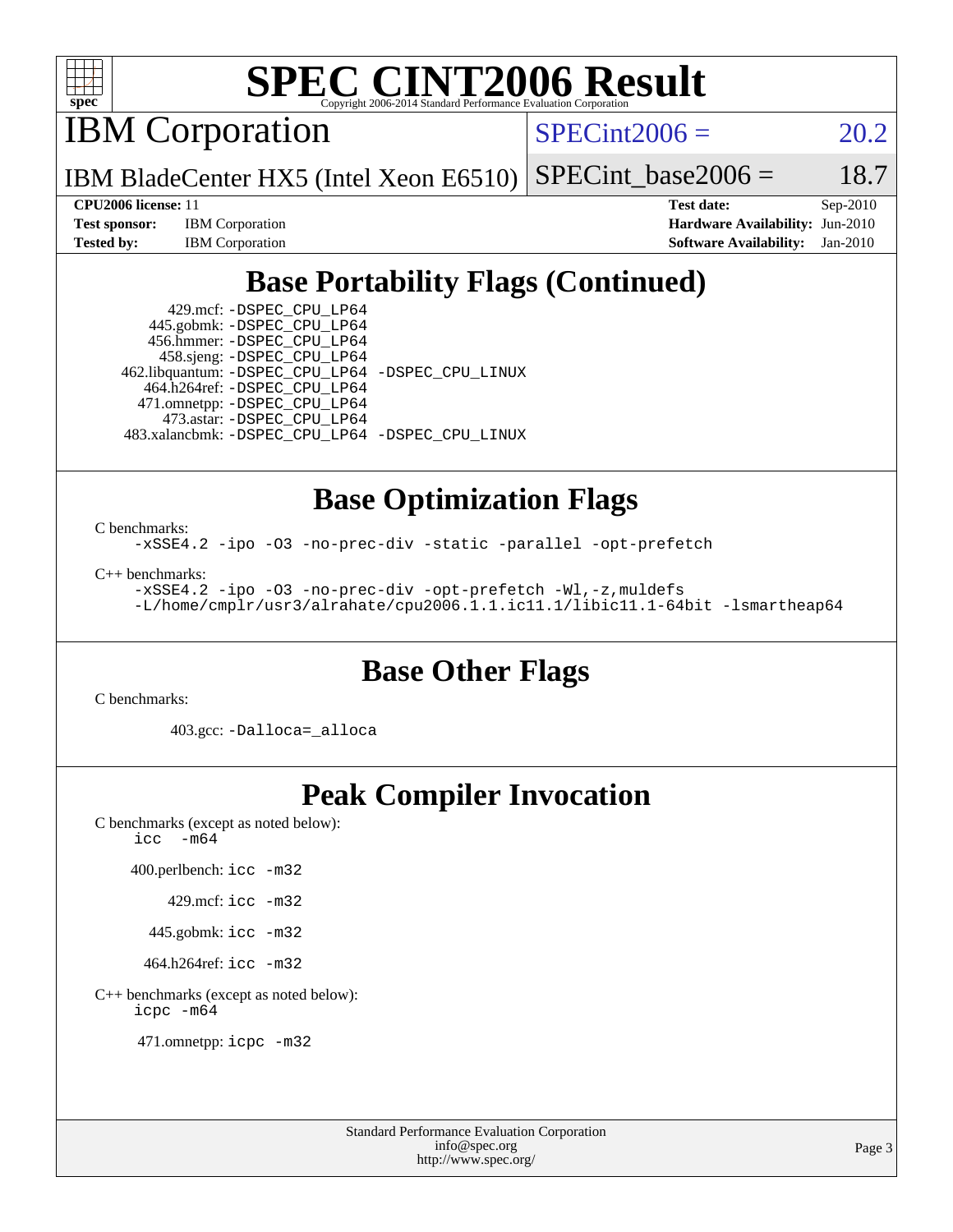

IBM Corporation

 $SPECint2006 = 20.2$  $SPECint2006 = 20.2$ 

IBM BladeCenter HX5 (Intel Xeon E6510) SPECint base2006 =  $18.7$ 

**[Test sponsor:](http://www.spec.org/auto/cpu2006/Docs/result-fields.html#Testsponsor)** IBM Corporation **[Hardware Availability:](http://www.spec.org/auto/cpu2006/Docs/result-fields.html#HardwareAvailability)** Jun-2010

**[CPU2006 license:](http://www.spec.org/auto/cpu2006/Docs/result-fields.html#CPU2006license)** 11 **[Test date:](http://www.spec.org/auto/cpu2006/Docs/result-fields.html#Testdate)** Sep-2010 **[Tested by:](http://www.spec.org/auto/cpu2006/Docs/result-fields.html#Testedby)** IBM Corporation **[Software Availability:](http://www.spec.org/auto/cpu2006/Docs/result-fields.html#SoftwareAvailability)** Jan-2010

#### **[Peak Portability Flags](http://www.spec.org/auto/cpu2006/Docs/result-fields.html#PeakPortabilityFlags)**

 400.perlbench: [-DSPEC\\_CPU\\_LINUX\\_IA32](http://www.spec.org/cpu2006/results/res2010q3/cpu2006-20100914-13298.flags.html#b400.perlbench_peakCPORTABILITY_DSPEC_CPU_LINUX_IA32) 401.bzip2: [-DSPEC\\_CPU\\_LP64](http://www.spec.org/cpu2006/results/res2010q3/cpu2006-20100914-13298.flags.html#suite_peakPORTABILITY401_bzip2_DSPEC_CPU_LP64) 403.gcc: [-DSPEC\\_CPU\\_LP64](http://www.spec.org/cpu2006/results/res2010q3/cpu2006-20100914-13298.flags.html#suite_peakPORTABILITY403_gcc_DSPEC_CPU_LP64) 456.hmmer: [-DSPEC\\_CPU\\_LP64](http://www.spec.org/cpu2006/results/res2010q3/cpu2006-20100914-13298.flags.html#suite_peakPORTABILITY456_hmmer_DSPEC_CPU_LP64) 458.sjeng: [-DSPEC\\_CPU\\_LP64](http://www.spec.org/cpu2006/results/res2010q3/cpu2006-20100914-13298.flags.html#suite_peakPORTABILITY458_sjeng_DSPEC_CPU_LP64) 462.libquantum: [-DSPEC\\_CPU\\_LP64](http://www.spec.org/cpu2006/results/res2010q3/cpu2006-20100914-13298.flags.html#suite_peakPORTABILITY462_libquantum_DSPEC_CPU_LP64) [-DSPEC\\_CPU\\_LINUX](http://www.spec.org/cpu2006/results/res2010q3/cpu2006-20100914-13298.flags.html#b462.libquantum_peakCPORTABILITY_DSPEC_CPU_LINUX) 473.astar: [-DSPEC\\_CPU\\_LP64](http://www.spec.org/cpu2006/results/res2010q3/cpu2006-20100914-13298.flags.html#suite_peakPORTABILITY473_astar_DSPEC_CPU_LP64) 483.xalancbmk: [-DSPEC\\_CPU\\_LP64](http://www.spec.org/cpu2006/results/res2010q3/cpu2006-20100914-13298.flags.html#suite_peakPORTABILITY483_xalancbmk_DSPEC_CPU_LP64) [-DSPEC\\_CPU\\_LINUX](http://www.spec.org/cpu2006/results/res2010q3/cpu2006-20100914-13298.flags.html#b483.xalancbmk_peakCXXPORTABILITY_DSPEC_CPU_LINUX)

### **[Peak Optimization Flags](http://www.spec.org/auto/cpu2006/Docs/result-fields.html#PeakOptimizationFlags)**

[C benchmarks](http://www.spec.org/auto/cpu2006/Docs/result-fields.html#Cbenchmarks):

 400.perlbench: [-xSSE4.2](http://www.spec.org/cpu2006/results/res2010q3/cpu2006-20100914-13298.flags.html#user_peakPASS2_CFLAGSPASS2_LDCFLAGS400_perlbench_f-xSSE42_f91528193cf0b216347adb8b939d4107)(pass 2) [-prof-gen](http://www.spec.org/cpu2006/results/res2010q3/cpu2006-20100914-13298.flags.html#user_peakPASS1_CFLAGSPASS1_LDCFLAGS400_perlbench_prof_gen_e43856698f6ca7b7e442dfd80e94a8fc)(pass 1) [-ipo](http://www.spec.org/cpu2006/results/res2010q3/cpu2006-20100914-13298.flags.html#user_peakPASS2_CFLAGSPASS2_LDCFLAGS400_perlbench_f-ipo)(pass 2) [-O3](http://www.spec.org/cpu2006/results/res2010q3/cpu2006-20100914-13298.flags.html#user_peakPASS2_CFLAGSPASS2_LDCFLAGS400_perlbench_f-O3)(pass 2) [-no-prec-div](http://www.spec.org/cpu2006/results/res2010q3/cpu2006-20100914-13298.flags.html#user_peakPASS2_CFLAGSPASS2_LDCFLAGS400_perlbench_f-no-prec-div)(pass 2) [-static](http://www.spec.org/cpu2006/results/res2010q3/cpu2006-20100914-13298.flags.html#user_peakPASS2_CFLAGSPASS2_LDCFLAGS400_perlbench_f-static)(pass 2) [-prof-use](http://www.spec.org/cpu2006/results/res2010q3/cpu2006-20100914-13298.flags.html#user_peakPASS2_CFLAGSPASS2_LDCFLAGS400_perlbench_prof_use_bccf7792157ff70d64e32fe3e1250b55)(pass 2) [-ansi-alias](http://www.spec.org/cpu2006/results/res2010q3/cpu2006-20100914-13298.flags.html#user_peakCOPTIMIZE400_perlbench_f-ansi-alias) [-opt-prefetch](http://www.spec.org/cpu2006/results/res2010q3/cpu2006-20100914-13298.flags.html#user_peakCOPTIMIZE400_perlbench_f-opt-prefetch)

 401.bzip2: [-xSSE4.2](http://www.spec.org/cpu2006/results/res2010q3/cpu2006-20100914-13298.flags.html#user_peakPASS2_CFLAGSPASS2_LDCFLAGS401_bzip2_f-xSSE42_f91528193cf0b216347adb8b939d4107)(pass 2) [-prof-gen](http://www.spec.org/cpu2006/results/res2010q3/cpu2006-20100914-13298.flags.html#user_peakPASS1_CFLAGSPASS1_LDCFLAGS401_bzip2_prof_gen_e43856698f6ca7b7e442dfd80e94a8fc)(pass 1) [-ipo](http://www.spec.org/cpu2006/results/res2010q3/cpu2006-20100914-13298.flags.html#user_peakPASS2_CFLAGSPASS2_LDCFLAGS401_bzip2_f-ipo)(pass 2) [-O3](http://www.spec.org/cpu2006/results/res2010q3/cpu2006-20100914-13298.flags.html#user_peakPASS2_CFLAGSPASS2_LDCFLAGS401_bzip2_f-O3)(pass 2) [-no-prec-div](http://www.spec.org/cpu2006/results/res2010q3/cpu2006-20100914-13298.flags.html#user_peakCOPTIMIZEPASS2_CFLAGSPASS2_LDCFLAGS401_bzip2_f-no-prec-div) [-static](http://www.spec.org/cpu2006/results/res2010q3/cpu2006-20100914-13298.flags.html#user_peakPASS2_CFLAGSPASS2_LDCFLAGS401_bzip2_f-static)(pass 2) [-prof-use](http://www.spec.org/cpu2006/results/res2010q3/cpu2006-20100914-13298.flags.html#user_peakPASS2_CFLAGSPASS2_LDCFLAGS401_bzip2_prof_use_bccf7792157ff70d64e32fe3e1250b55)(pass 2) [-auto-ilp32](http://www.spec.org/cpu2006/results/res2010q3/cpu2006-20100914-13298.flags.html#user_peakCOPTIMIZE401_bzip2_f-auto-ilp32) [-opt-prefetch](http://www.spec.org/cpu2006/results/res2010q3/cpu2006-20100914-13298.flags.html#user_peakCOPTIMIZE401_bzip2_f-opt-prefetch) [-ansi-alias](http://www.spec.org/cpu2006/results/res2010q3/cpu2006-20100914-13298.flags.html#user_peakCOPTIMIZE401_bzip2_f-ansi-alias)

 403.gcc: [-xSSE4.2](http://www.spec.org/cpu2006/results/res2010q3/cpu2006-20100914-13298.flags.html#user_peakCOPTIMIZE403_gcc_f-xSSE42_f91528193cf0b216347adb8b939d4107) [-ipo](http://www.spec.org/cpu2006/results/res2010q3/cpu2006-20100914-13298.flags.html#user_peakCOPTIMIZE403_gcc_f-ipo) [-O3](http://www.spec.org/cpu2006/results/res2010q3/cpu2006-20100914-13298.flags.html#user_peakCOPTIMIZE403_gcc_f-O3) [-no-prec-div](http://www.spec.org/cpu2006/results/res2010q3/cpu2006-20100914-13298.flags.html#user_peakCOPTIMIZE403_gcc_f-no-prec-div) [-static](http://www.spec.org/cpu2006/results/res2010q3/cpu2006-20100914-13298.flags.html#user_peakCOPTIMIZE403_gcc_f-static) [-inline-calloc](http://www.spec.org/cpu2006/results/res2010q3/cpu2006-20100914-13298.flags.html#user_peakCOPTIMIZE403_gcc_f-inline-calloc) [-opt-malloc-options=3](http://www.spec.org/cpu2006/results/res2010q3/cpu2006-20100914-13298.flags.html#user_peakCOPTIMIZE403_gcc_f-opt-malloc-options_13ab9b803cf986b4ee62f0a5998c2238) [-auto-ilp32](http://www.spec.org/cpu2006/results/res2010q3/cpu2006-20100914-13298.flags.html#user_peakCOPTIMIZE403_gcc_f-auto-ilp32)

429.mcf: [-xSSE4.2](http://www.spec.org/cpu2006/results/res2010q3/cpu2006-20100914-13298.flags.html#user_peakCOPTIMIZE429_mcf_f-xSSE42_f91528193cf0b216347adb8b939d4107) [-ipo](http://www.spec.org/cpu2006/results/res2010q3/cpu2006-20100914-13298.flags.html#user_peakCOPTIMIZE429_mcf_f-ipo) [-O3](http://www.spec.org/cpu2006/results/res2010q3/cpu2006-20100914-13298.flags.html#user_peakCOPTIMIZE429_mcf_f-O3) [-no-prec-div](http://www.spec.org/cpu2006/results/res2010q3/cpu2006-20100914-13298.flags.html#user_peakCOPTIMIZE429_mcf_f-no-prec-div) [-static](http://www.spec.org/cpu2006/results/res2010q3/cpu2006-20100914-13298.flags.html#user_peakCOPTIMIZE429_mcf_f-static) [-opt-prefetch](http://www.spec.org/cpu2006/results/res2010q3/cpu2006-20100914-13298.flags.html#user_peakCOPTIMIZE429_mcf_f-opt-prefetch)

 445.gobmk: [-xSSE4.2](http://www.spec.org/cpu2006/results/res2010q3/cpu2006-20100914-13298.flags.html#user_peakPASS2_CFLAGSPASS2_LDCFLAGS445_gobmk_f-xSSE42_f91528193cf0b216347adb8b939d4107)(pass 2) [-prof-gen](http://www.spec.org/cpu2006/results/res2010q3/cpu2006-20100914-13298.flags.html#user_peakPASS1_CFLAGSPASS1_LDCFLAGS445_gobmk_prof_gen_e43856698f6ca7b7e442dfd80e94a8fc)(pass 1) [-prof-use](http://www.spec.org/cpu2006/results/res2010q3/cpu2006-20100914-13298.flags.html#user_peakPASS2_CFLAGSPASS2_LDCFLAGS445_gobmk_prof_use_bccf7792157ff70d64e32fe3e1250b55)(pass 2) [-O2](http://www.spec.org/cpu2006/results/res2010q3/cpu2006-20100914-13298.flags.html#user_peakCOPTIMIZE445_gobmk_f-O2) [-ipo](http://www.spec.org/cpu2006/results/res2010q3/cpu2006-20100914-13298.flags.html#user_peakCOPTIMIZE445_gobmk_f-ipo) [-no-prec-div](http://www.spec.org/cpu2006/results/res2010q3/cpu2006-20100914-13298.flags.html#user_peakCOPTIMIZE445_gobmk_f-no-prec-div) [-ansi-alias](http://www.spec.org/cpu2006/results/res2010q3/cpu2006-20100914-13298.flags.html#user_peakCOPTIMIZE445_gobmk_f-ansi-alias)

 456.hmmer: [-xSSE4.2](http://www.spec.org/cpu2006/results/res2010q3/cpu2006-20100914-13298.flags.html#user_peakCOPTIMIZE456_hmmer_f-xSSE42_f91528193cf0b216347adb8b939d4107) [-ipo](http://www.spec.org/cpu2006/results/res2010q3/cpu2006-20100914-13298.flags.html#user_peakCOPTIMIZE456_hmmer_f-ipo) [-O3](http://www.spec.org/cpu2006/results/res2010q3/cpu2006-20100914-13298.flags.html#user_peakCOPTIMIZE456_hmmer_f-O3) [-no-prec-div](http://www.spec.org/cpu2006/results/res2010q3/cpu2006-20100914-13298.flags.html#user_peakCOPTIMIZE456_hmmer_f-no-prec-div) [-static](http://www.spec.org/cpu2006/results/res2010q3/cpu2006-20100914-13298.flags.html#user_peakCOPTIMIZE456_hmmer_f-static) [-unroll2](http://www.spec.org/cpu2006/results/res2010q3/cpu2006-20100914-13298.flags.html#user_peakCOPTIMIZE456_hmmer_f-unroll_784dae83bebfb236979b41d2422d7ec2) [-ansi-alias](http://www.spec.org/cpu2006/results/res2010q3/cpu2006-20100914-13298.flags.html#user_peakCOPTIMIZE456_hmmer_f-ansi-alias) [-auto-ilp32](http://www.spec.org/cpu2006/results/res2010q3/cpu2006-20100914-13298.flags.html#user_peakCOPTIMIZE456_hmmer_f-auto-ilp32)

 458.sjeng: [-xSSE4.2](http://www.spec.org/cpu2006/results/res2010q3/cpu2006-20100914-13298.flags.html#user_peakPASS2_CFLAGSPASS2_LDCFLAGS458_sjeng_f-xSSE42_f91528193cf0b216347adb8b939d4107)(pass 2) [-prof-gen](http://www.spec.org/cpu2006/results/res2010q3/cpu2006-20100914-13298.flags.html#user_peakPASS1_CFLAGSPASS1_LDCFLAGS458_sjeng_prof_gen_e43856698f6ca7b7e442dfd80e94a8fc)(pass 1) [-ipo](http://www.spec.org/cpu2006/results/res2010q3/cpu2006-20100914-13298.flags.html#user_peakPASS2_CFLAGSPASS2_LDCFLAGS458_sjeng_f-ipo)(pass 2) [-O3](http://www.spec.org/cpu2006/results/res2010q3/cpu2006-20100914-13298.flags.html#user_peakPASS2_CFLAGSPASS2_LDCFLAGS458_sjeng_f-O3)(pass 2) [-no-prec-div](http://www.spec.org/cpu2006/results/res2010q3/cpu2006-20100914-13298.flags.html#user_peakPASS2_CFLAGSPASS2_LDCFLAGS458_sjeng_f-no-prec-div)(pass 2) [-static](http://www.spec.org/cpu2006/results/res2010q3/cpu2006-20100914-13298.flags.html#user_peakPASS2_CFLAGSPASS2_LDCFLAGS458_sjeng_f-static)(pass 2) [-prof-use](http://www.spec.org/cpu2006/results/res2010q3/cpu2006-20100914-13298.flags.html#user_peakPASS2_CFLAGSPASS2_LDCFLAGS458_sjeng_prof_use_bccf7792157ff70d64e32fe3e1250b55)(pass 2) [-unroll4](http://www.spec.org/cpu2006/results/res2010q3/cpu2006-20100914-13298.flags.html#user_peakCOPTIMIZE458_sjeng_f-unroll_4e5e4ed65b7fd20bdcd365bec371b81f)

462.libquantum: basepeak = yes

 464.h264ref: [-xSSE4.2](http://www.spec.org/cpu2006/results/res2010q3/cpu2006-20100914-13298.flags.html#user_peakPASS2_CFLAGSPASS2_LDCFLAGS464_h264ref_f-xSSE42_f91528193cf0b216347adb8b939d4107)(pass 2) [-prof-gen](http://www.spec.org/cpu2006/results/res2010q3/cpu2006-20100914-13298.flags.html#user_peakPASS1_CFLAGSPASS1_LDCFLAGS464_h264ref_prof_gen_e43856698f6ca7b7e442dfd80e94a8fc)(pass 1) [-ipo](http://www.spec.org/cpu2006/results/res2010q3/cpu2006-20100914-13298.flags.html#user_peakPASS2_CFLAGSPASS2_LDCFLAGS464_h264ref_f-ipo)(pass 2) [-O3](http://www.spec.org/cpu2006/results/res2010q3/cpu2006-20100914-13298.flags.html#user_peakPASS2_CFLAGSPASS2_LDCFLAGS464_h264ref_f-O3)(pass 2) [-no-prec-div](http://www.spec.org/cpu2006/results/res2010q3/cpu2006-20100914-13298.flags.html#user_peakPASS2_CFLAGSPASS2_LDCFLAGS464_h264ref_f-no-prec-div)(pass 2) [-static](http://www.spec.org/cpu2006/results/res2010q3/cpu2006-20100914-13298.flags.html#user_peakPASS2_CFLAGSPASS2_LDCFLAGS464_h264ref_f-static)(pass 2) [-prof-use](http://www.spec.org/cpu2006/results/res2010q3/cpu2006-20100914-13298.flags.html#user_peakPASS2_CFLAGSPASS2_LDCFLAGS464_h264ref_prof_use_bccf7792157ff70d64e32fe3e1250b55)(pass 2) [-unroll2](http://www.spec.org/cpu2006/results/res2010q3/cpu2006-20100914-13298.flags.html#user_peakCOPTIMIZE464_h264ref_f-unroll_784dae83bebfb236979b41d2422d7ec2) [-ansi-alias](http://www.spec.org/cpu2006/results/res2010q3/cpu2006-20100914-13298.flags.html#user_peakCOPTIMIZE464_h264ref_f-ansi-alias)

[C++ benchmarks:](http://www.spec.org/auto/cpu2006/Docs/result-fields.html#CXXbenchmarks)

 471.omnetpp: [-xSSE4.2](http://www.spec.org/cpu2006/results/res2010q3/cpu2006-20100914-13298.flags.html#user_peakPASS2_CXXFLAGSPASS2_LDCXXFLAGS471_omnetpp_f-xSSE42_f91528193cf0b216347adb8b939d4107)(pass 2) [-prof-gen](http://www.spec.org/cpu2006/results/res2010q3/cpu2006-20100914-13298.flags.html#user_peakPASS1_CXXFLAGSPASS1_LDCXXFLAGS471_omnetpp_prof_gen_e43856698f6ca7b7e442dfd80e94a8fc)(pass 1) [-ipo](http://www.spec.org/cpu2006/results/res2010q3/cpu2006-20100914-13298.flags.html#user_peakPASS2_CXXFLAGSPASS2_LDCXXFLAGS471_omnetpp_f-ipo)(pass 2) [-O3](http://www.spec.org/cpu2006/results/res2010q3/cpu2006-20100914-13298.flags.html#user_peakPASS2_CXXFLAGSPASS2_LDCXXFLAGS471_omnetpp_f-O3)(pass 2) [-no-prec-div](http://www.spec.org/cpu2006/results/res2010q3/cpu2006-20100914-13298.flags.html#user_peakPASS2_CXXFLAGSPASS2_LDCXXFLAGS471_omnetpp_f-no-prec-div)(pass 2) [-prof-use](http://www.spec.org/cpu2006/results/res2010q3/cpu2006-20100914-13298.flags.html#user_peakPASS2_CXXFLAGSPASS2_LDCXXFLAGS471_omnetpp_prof_use_bccf7792157ff70d64e32fe3e1250b55)(pass 2) [-ansi-alias](http://www.spec.org/cpu2006/results/res2010q3/cpu2006-20100914-13298.flags.html#user_peakCXXOPTIMIZE471_omnetpp_f-ansi-alias) [-opt-ra-region-strategy=block](http://www.spec.org/cpu2006/results/res2010q3/cpu2006-20100914-13298.flags.html#user_peakCXXOPTIMIZE471_omnetpp_f-opt-ra-region-strategy-block_a0a37c372d03933b2a18d4af463c1f69) [-Wl,-z,muldefs](http://www.spec.org/cpu2006/results/res2010q3/cpu2006-20100914-13298.flags.html#user_peakEXTRA_LDFLAGS471_omnetpp_link_force_multiple1_74079c344b956b9658436fd1b6dd3a8a) [-L/home/cmplr/usr3/alrahate/cpu2006.1.1.ic11.1/libic11.1-32bit -lsmartheap](http://www.spec.org/cpu2006/results/res2010q3/cpu2006-20100914-13298.flags.html#user_peakEXTRA_LIBS471_omnetpp_SmartHeap_d86dffe4a79b79ef8890d5cce17030c3)

Continued on next page

Standard Performance Evaluation Corporation [info@spec.org](mailto:info@spec.org) <http://www.spec.org/>

Page 4